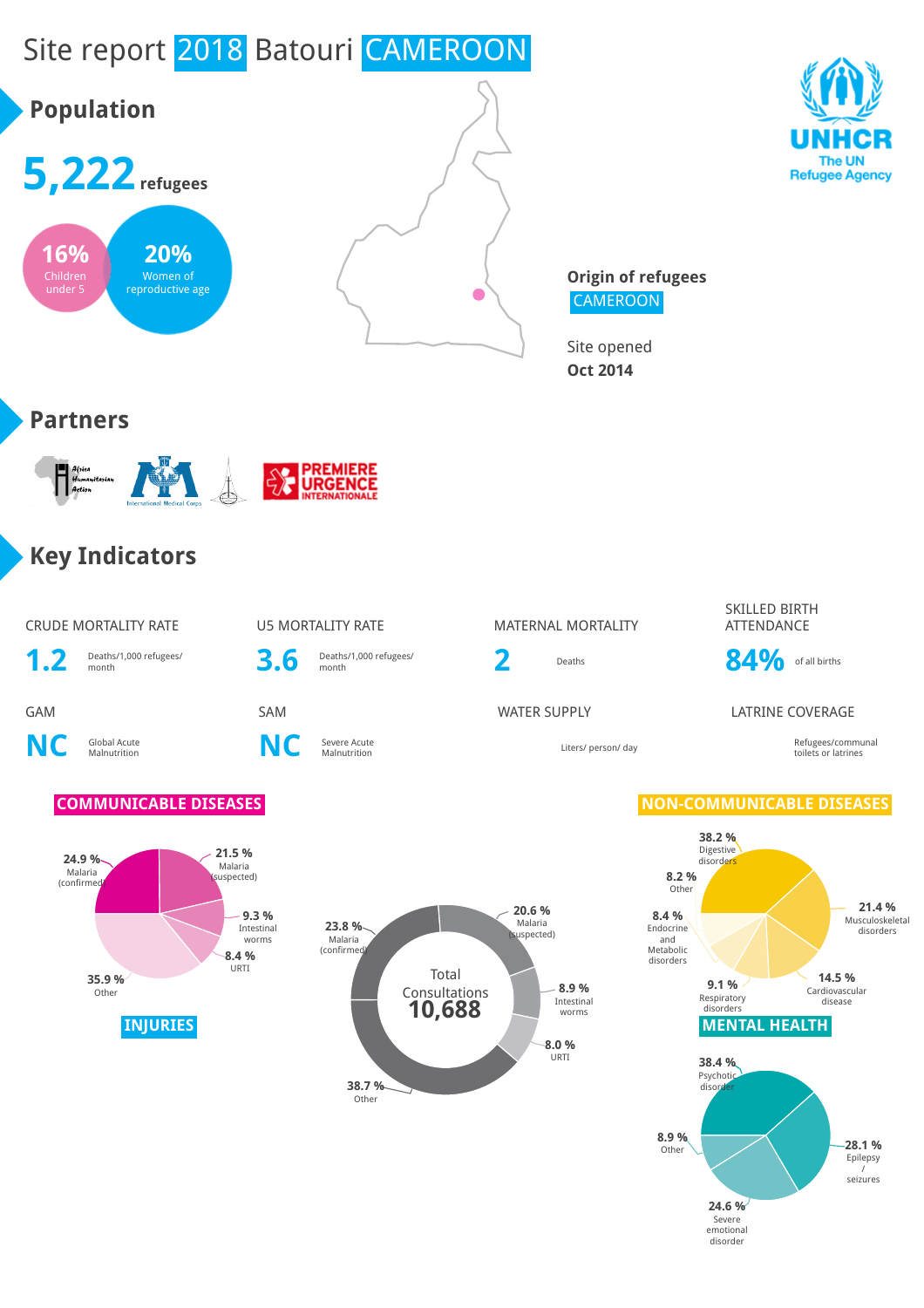# **Public Health**

| <b>HEALTH STAFFING</b>                                      | <b>INDICATOR</b> | <b>STANDARD</b> |           | <b>MORBIDITY</b>                                 | <b>INDICATOR</b> | <b>STANDARD</b> |  |
|-------------------------------------------------------------|------------------|-----------------|-----------|--------------------------------------------------|------------------|-----------------|--|
| Number of medical doctors                                   |                  | 1: 50,000       | 0         | Incidence of malaria among children under        | 147              |                 |  |
| Number of qualified nurses                                  |                  | 1:10,000        | $\bullet$ | Incidence of watery diarrhoea among              | 23               |                 |  |
| Number of community health workers                          |                  | 1: 1,000        | $\bullet$ | children under 5                                 |                  |                 |  |
| <b>ACCESS AND UTILIZATION</b>                               | <b>INDICATOR</b> | <b>STANDARD</b> |           | Incidence of pneumonia among children<br>under 5 | 11               |                 |  |
| Consultations per trained clinician per day                 | 9                | < 50            | ◕         | Incidence of pneumonia among over 5              | $\overline{4}$   |                 |  |
| Health utilisation rate (new visits / refugee /             | 1.4              | $1 - 4$         | ◙         | Tuberculosis success rate                        |                  | < 90%           |  |
| year)<br>Proportion of host population consultations        | 43%              |                 |           | Were any MDR/X-TB cases diagnosed among<br>PoCs? |                  | <b>No</b>       |  |
| <b>MORTALITY</b>                                            | <b>INDICATOR</b> | <b>STANDARD</b> |           | <b>VACCINATION</b>                               | <b>INDICATOR</b> | <b>STANDARD</b> |  |
| <b>Crude Mortality Rate</b><br>(CMR) (/1000/month)          | 1.2              | < 0.75          | Ø         | Full vaccination coverage                        | 99%              | < 95%           |  |
| <b>Under-five Mortality Rate</b><br>(U5MR) (/1000/month)    | 3.6              | < 1.5           | ☺         | Measles vaccination coverage                     | 99%              | < 95%           |  |
| <b>Infant Mortality Rate</b><br>(IMR) (/1000 livebirths)    | 102.7            | $< 30$          | Ø         | Source of vaccination data                       |                  |                 |  |
| <b>Neonatal Mortality Rate</b><br>(NNMR) (/1000 livebirths) | 59               | < 20            | Ø         | IN-PATIENT DEPARTMENT (IPD)                      | <b>INDICATOR</b> | <b>STANDARD</b> |  |
| <b>OUTBREAK ALERT AND RESPONSE</b>                          | <b>INDICATOR</b> | <b>STANDARD</b> |           | Average length of stay (days)                    | 11.9             |                 |  |
| Proportion of outbreaks investigated within 48<br>hours     |                  | 100%            |           | Case fatality rate                               | 0.0              |                 |  |
| Number of outbreaks reported                                | $\mathbf 0$      |                 |           | Hospitalisation rate                             | 346.0            | $50 - 150$      |  |

# **Reproductive Health**

| <b>ANTENATAL CARE</b>                                                                     | <b>INDICATOR</b> | <b>STANDARD</b> |                  | <b>FAMILY PLANNING</b>                                                      | <b>INDICATOR</b> | <b>STANDARD</b> |   |
|-------------------------------------------------------------------------------------------|------------------|-----------------|------------------|-----------------------------------------------------------------------------|------------------|-----------------|---|
| Antenatal care coverage                                                                   | 34%              | > 90%           | ⋒                | Contraceptive prevalence rate                                               | 8%               | $\geq 30\%$     | ⊠ |
| Coverage of antenatal tetanus vaccination                                                 | 50%              | >95%            | Ω                | Source of contraceptive prevalence data                                     |                  |                 |   |
| <b>DELIVERY CARE</b>                                                                      | <b>INDICATOR</b> | <b>STANDARD</b> |                  | SEXUAL AND GENDER-BASED VIOLENCE (SGBV)                                     | <b>INDICATOR</b> | <b>STANDARD</b> |   |
| Proportion of births attended by skilled<br>personnel                                     | 84%              | $\geq 90\%$     | $\blacktriangle$ | Total number of reported rapes                                              | $\mathbf{0}$     |                 |   |
| Proportion of births conducted by caesarean<br>section                                    | 10%              | $5 - 15%$       |                  | Proportion of eligible rape survivors provided<br>with PEP within 72 hours  |                  | 100%            |   |
| Proportion of newborn infants with low birth<br>weight (<2500 gs) (weighed within 72 hrs) | 13%              | < 15%           |                  | Proportion of eligible rape survivors provided<br>with ECP within 120 hours |                  | 100%            |   |
| Proportion of teenage pregnancies                                                         | 15%              |                 |                  | SEXUALLY TRANSMITTED INFECTIONS (STIS)                                      | <b>INDICATOR</b> | <b>STANDARD</b> |   |
| Still birth rate (/ 1000 total births / month)                                            | 5                |                 |                  | Number of genital ulcer diseases                                            | 33               |                 |   |
| Number of maternal deaths                                                                 | $\overline{2}$   |                 |                  | Number of Pelvic Inflammatory diseases                                      | 146              |                 |   |
| Proportion of maternal deaths investigated<br>within 48 hours                             | 0%               | 100%            | ظ                |                                                                             |                  |                 |   |